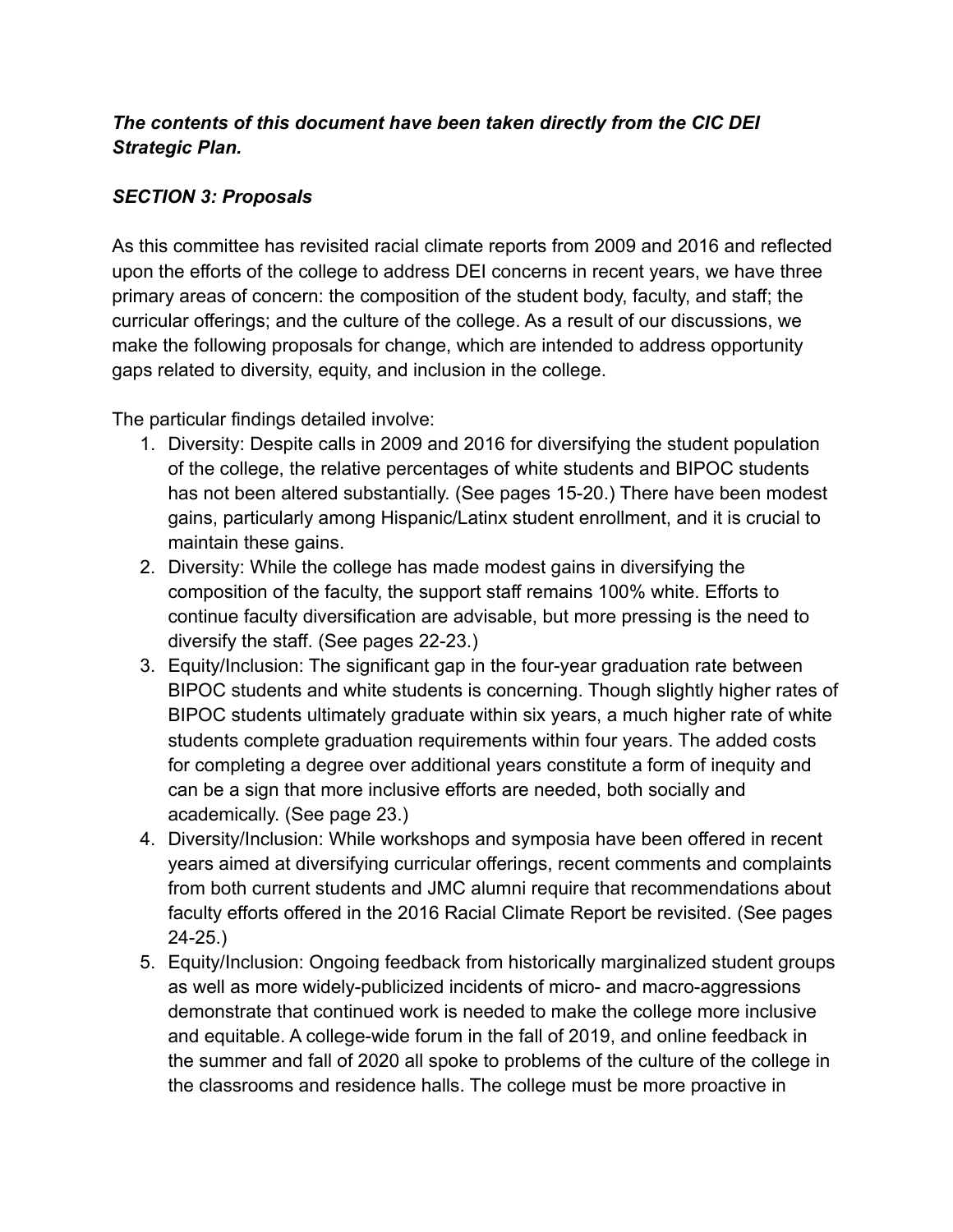gathering information and educating its faculty, staff, and students about these ongoing issues. (See pages 25-26.)

The college in 2021 affirmed in its "Statement of Norms and Values" a set of aspirations that might help improve the experiences of all community members. That came about as part of a process in which the college, like the university, is now reflecting on its history in an effort to identify troubling trends. It is our goal that this reflection can prompt real structural changes in the diversity of the student body, faculty, and staff, as well as providing equitable experiences and opportunities for all.

The proposals below are guided by that statement of norms and values and by our understanding of the meanings of diversity, equity, and inclusion outlined above. We articulate in the following pages broader goals for the college, particular objectives that specify the connection between the goals and ongoing problems the college has experienced, and actionable proposals that can help to achieve those objectives. In the sections on outcomes, we propose methods to measure the outcomes that we hope to achieve.

# *Part I: COMPOSITION OF COLLEGE COMMUNITY*

# **Goals**

- 1. To make significant increases in the diversification of *JMC faculty, staff and students,* by hiring more employees and accepting more students who identify with historically marginalized groups.
- 2. To increase retention rates for students, faculty, and staff who identify with historically marginalized groups.

#### **Objectives**

- 1. Diversify the student body to reflect Michigan demographics:
	- a. Increase the percentage of African-American students from recent percentages (5.6-7.5%) of the student body to at least 13.5%, reflecting the demographics of the state of Michigan, taking into special account of the steep decline in African-American enrollment for Fall 2021.
	- b. Maintain the current percentage of Hispanic/Latinx students (recently increased to 6.9%) to at least 5.6% of the total student body, reflecting the demographics of the state of Michigan.
	- c. Ensure that numbers for other historically underrepresented student groups, including Asian, Asian-American, "American Indian/Alaska Native", Hispanic/Latinx and LGBTQIA+, are monitored with annual surveys, and maintained.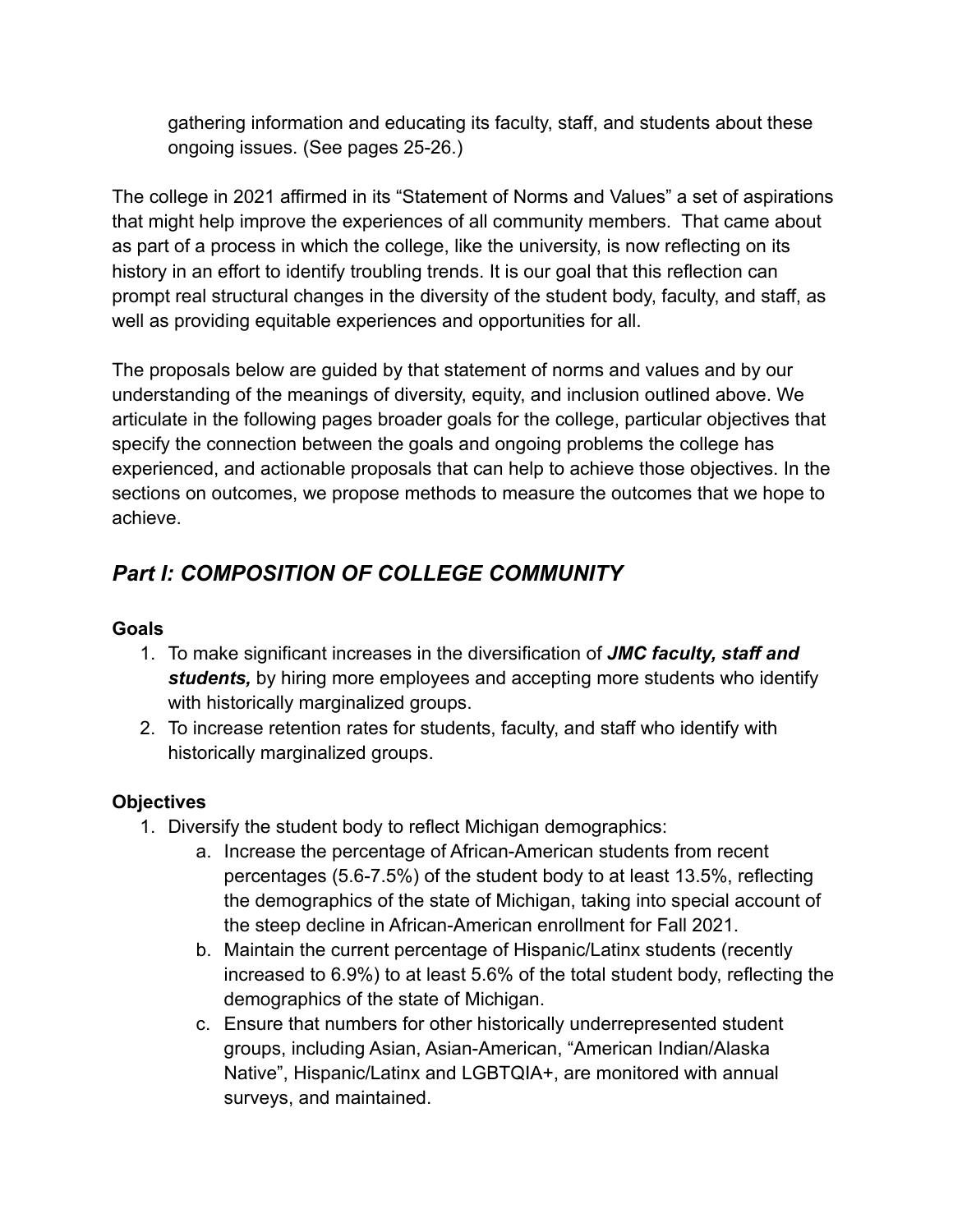- 2. Increase four-year graduation rates for BIPOC students to match graduation rates for white students.
- 3. Continue efforts to diversify the faculty, and make concerted efforts to diversify the college support staff.

# **Action Items: Composition**

As this subcommittee has been writing this report, James Madison College has already instituted three items we recommended in our deliberations:

- 1. The creation of a "Reading Consultancy" that pairs with the long-standing "Writing Consultancy" to contribute to a more centralized learning center that can provide a range of resources in support of student learning and progress toward their degrees.
- 2. The hiring of the "Assistant Dean for DEI" position that can assist with recruitment and retention of historically underrepresented students, as well as provide guidance on diversifying the curriculum and making the college a more welcoming place for all.
- 3. Creating a "DEI Recruitment Specialist" to assist with diversifying the student body, faculty and staff.

Because the diversification of the composition of the college community (students, staff, faculty) remains a multifaceted process, however, we further recommend these actions:

- 1. Develop and assess an early arrival or "early start" program for high school students that specifically expands on the success of the MADI program. This will provide an opportunity for high school students who have enrolled in JMC, which can have a dual benefit of improving recruitment and retention of BIPOC and first-generation students. This may also include a course, MC 100, to be made more widely available through the college to help BIPOC and first-generation students adapt to the college curriculum.
- 2. Enhance the JMC "Ambassadors" program intended to assist in building relationships with Michigan high schools that graduate diverse populations. The college should redouble these efforts begun after the 2016 Racial Climate Report, building on connections between current students and alumni to make the benefits of a JMC education more visible to those prospective students.
- 3. In an effort to make DEI considerations central to the hiring and retention of college employees, the new Assistant Dean for DEI as well as the Inclusion Committee play an important role in the process of hiring faculty and staff.
- 4. Continue to collaborate with and document joint efforts with the MSU office of admissions to implement new ways to get the student population to reflect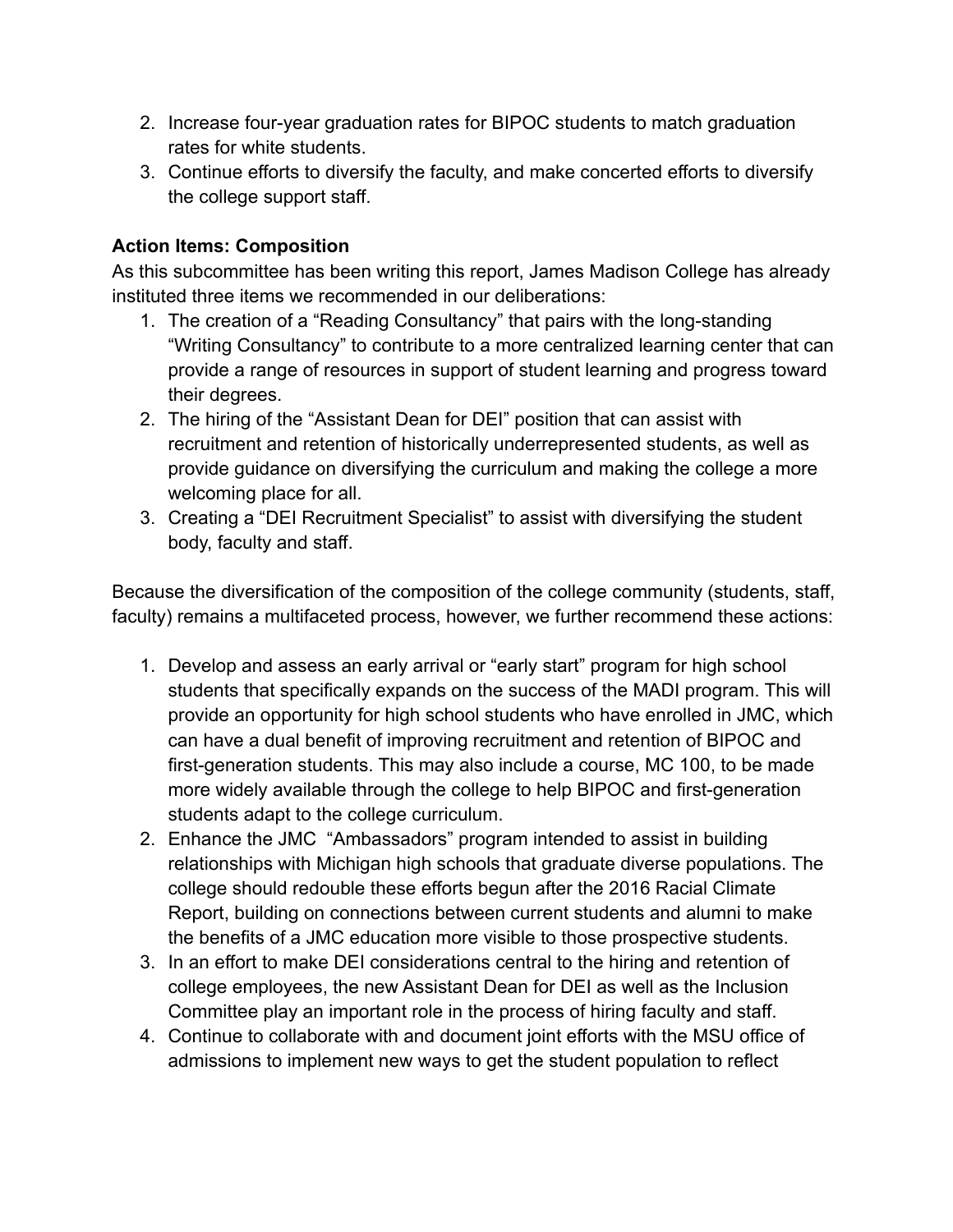Michigan demographics. As we document such efforts, it can provide measures by which the college may assess its efforts.

5. Propose a by-law change to reward service of faculty who mentor under-represented students, thus contributing to retention of BIPOC students. This should be reflected in a revised annual review process.

#### **Outcomes**

In 3-5 years, the college may assess the success of efforts to diversify the composition of the college community.

- 1. A central concern should be how closely the percentages of underrepresented student groups, especially African-American and Hispanic/Latinx students, have come to mirror populations in Michigan.
- 2. Efforts at retention, particularly the development of a reading consultancy and learning center, as well as the expansion of MADI to include an "early start" program should be in process, and should offer an opportunity to assess their effects.
- 3. Four-year graduation rates for BIPOC students should be closer to, or should mirror, those of white students.
- 4. The Assistant Dean for DEI should assess the hiring process for BIPOC faculty and staff, and take note of changes in the intervening years.
- 5. The college should consider a change in by-laws that would reward (via annual reviews) efforts of faculty who mentor students in under-represented groups.

# *Part II: CURRICULUM*

#### **Goals**

1. Provide a holistic education with diversity of perspectives and disciplines.

# **Objectives**

- 1. Create a process by which curriculum is regularly reviewed and any changes assessed, with identification of gaps and strengths related to diversity/equity/inclusion as the focus.
- 2. Ensure that the curriculum includes the voices, experiences, and perspectives of historically marginalized groups. (Review could include how well such perspectives as these are represented in the curriculum: "American Indian/Alaska Native," "African-American," "Asian" (APIDA), "Hispanic/Latinx," "Two or more races," and "LGBTQIA2S+." Additional review from various fields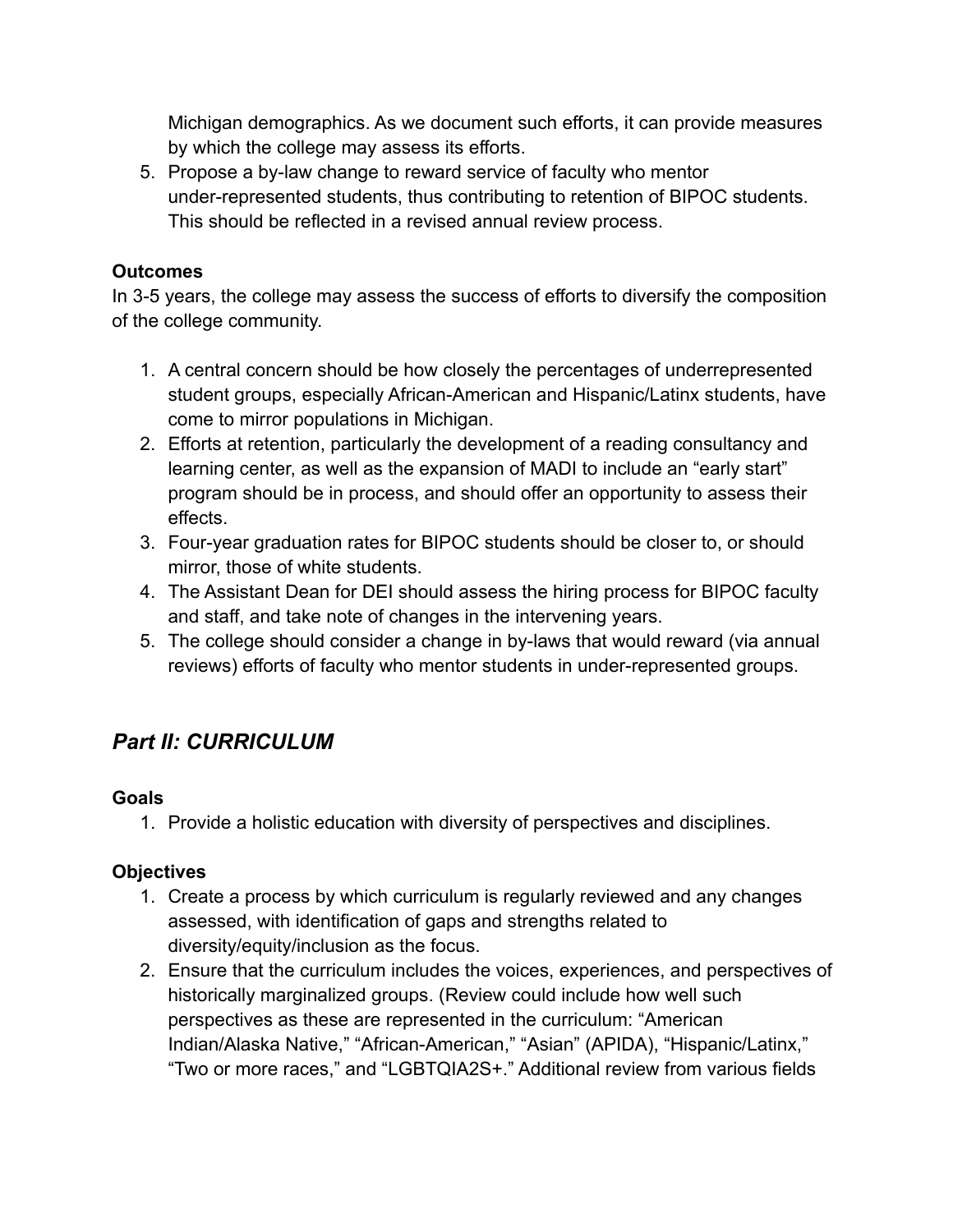might consider other definitions of diverse "voices, experiences, and perspectives" based on recent research in the relevant disciplines.)

# **Action Items**

- 1. A process for reflection upon and potential revision of the college curriculum writ large should be instituted, overseen by the College Curriculum Committee, with the Dean and Assistant Dean for DEI providing guidance and counsel.
- 2. Returning to the recommendation from the Racial Climate Report of 2016, each field should periodically (at least every two years) review its curricular offerings to identify strengths and gaps related to diversity/equity/inclusion. Faculty in each field should include student representatives in this process. Each field should share written reflections with the College Curriculum Committee (CCC) as well as the Dean and the Assistant Dean of DEI.
- 3. The results should be shared with the Inclusion Committee for review.
- 4. Strategies should be identified for filling any identified gaps, including potentially through requests for additional hiring needs.
- 5. The college should continue to offer faculty workshops for diversifying the curriculum in response to particular issues that arise as part of this process.
- 6. The college should undertake an external review to study the diversification of the college curriculum.
- 7. Faculty annual reviews should reward commitment to diversifying the curriculum.

# **Outcomes**

In 3-5 years, the college may assess the success of efforts to diversify the college curriculum in a few ways:

- 1. The development of a process of review and reflection on the curriculum.
- 2. The existence of field committees and annual/biennial reports by the College Curriculum Committee, Dean and Assistant Dean for DEI.
- 3. Annual/biennial reviews of curricular changes by the Inclusion Committee.
- 4. The addition of DEI curricular success to annual reviews.
- 5. The institution of a process of annual or biennial review of the curriculum.

# *Part III: CULTURE OF THE COLLEGE AND CLASSROOM*

# **Goal**

1. To foster a college environment where all individuals are consistently conscious of present cultural and social disparities; the development of a culture that encourages the treatment of others with respect and value during course-related interactions and in residential settings.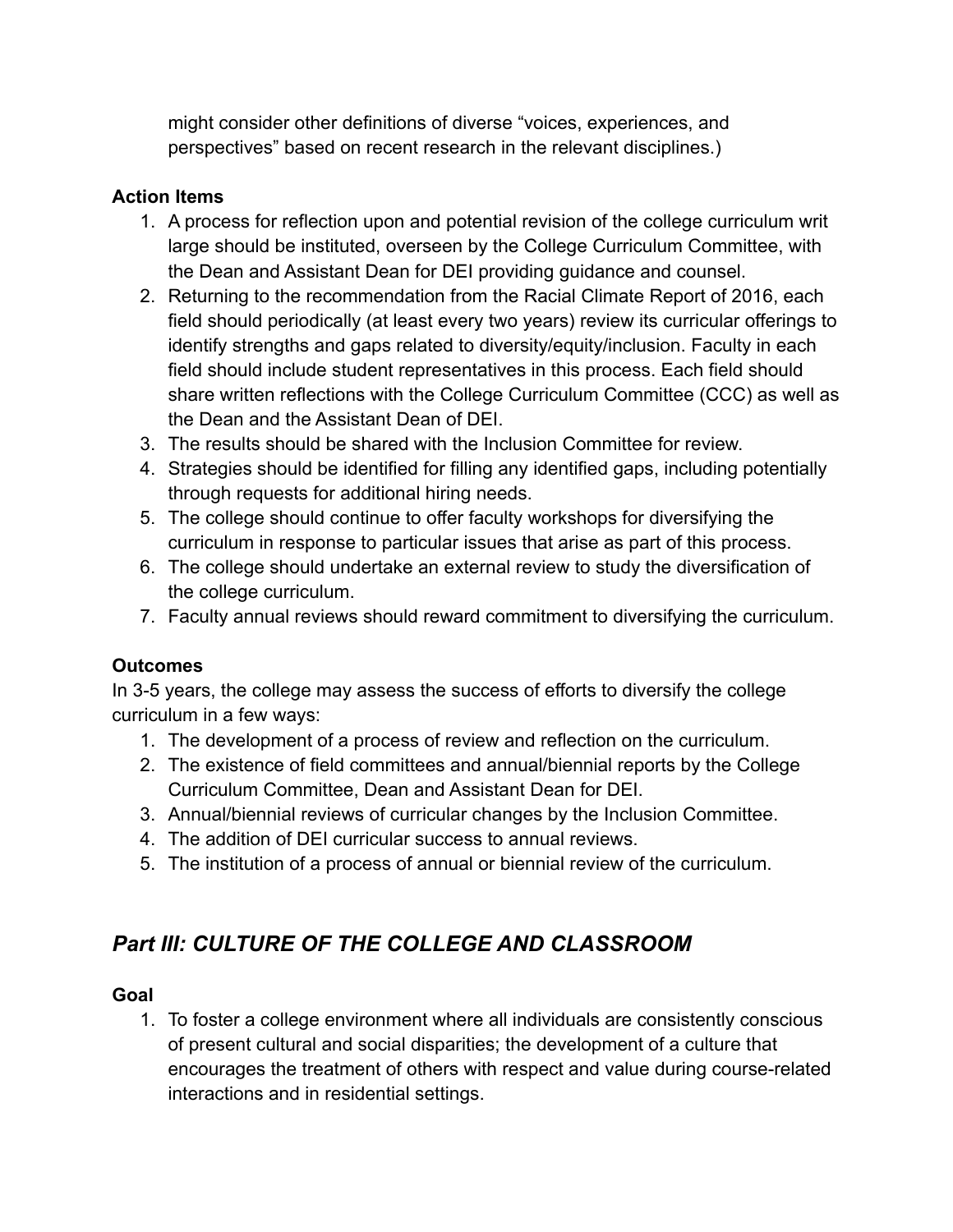2. Improve the culture of the classroom by creating a more inclusive and respectful learning environment.

#### **Objectives**

- 1. To have a significant decrease in racially-motivated and politically-charged hate incidents against students of color and other historically marginalized groups in the academic and residential halls.
- 2. To receive positive feedback on polls and in fora from diverse students relating to their feelings of accessibility, comfortability and acceptance within the college.

#### **Action Items**

- 1. In an effort to formalize dialogue about issues of inclusion, student representatives on the College Inclusion Committee, as well as the JMC Student Senate and interested student organizations should organize at least one annual open forum to discuss current DEI concerns. Guest speakers may be invited to facilitate wider conversations about equity and social justice, and the presence of a CAPS member is recommended.
- 2. The Assistant Dean for DEI should facilitate at least one survey each school year to solicit feedback about how students across the college are experiencing issues related to equity and inclusion in the residence halls and classrooms. The survey should be reported to the College Inclusion Committee, with the intention of reviewing the results and proposing future improvements.
- 3. The Inclusion Committee should collaborate with the Assistant Dean of DEI to organize and facilitate DEI workshops for faculty and staff, provided at faculty retreats or during the school year. Faculty should be encouraged to make decisive changes to their syllabus and adopt more equitable practices in classrooms. Faculty and staff should use information gathered in the survey and fora to make the college a more inclusive environment via discussion, advising, and mentoring.

#### **Outcomes**

In 3-5 years, the college may assess the success of efforts to promote a more inclusive college and residential culture in these ways:

- 1. The institution of annual fora organized by students and reflection on what they have revealed.
- 2. The institution of annual surveys of college and residence hall culture; an increased sense of community, support, and acceptance as reported by JMC students, faculty, and staff, with particular emphasis on marginalized perspectives.